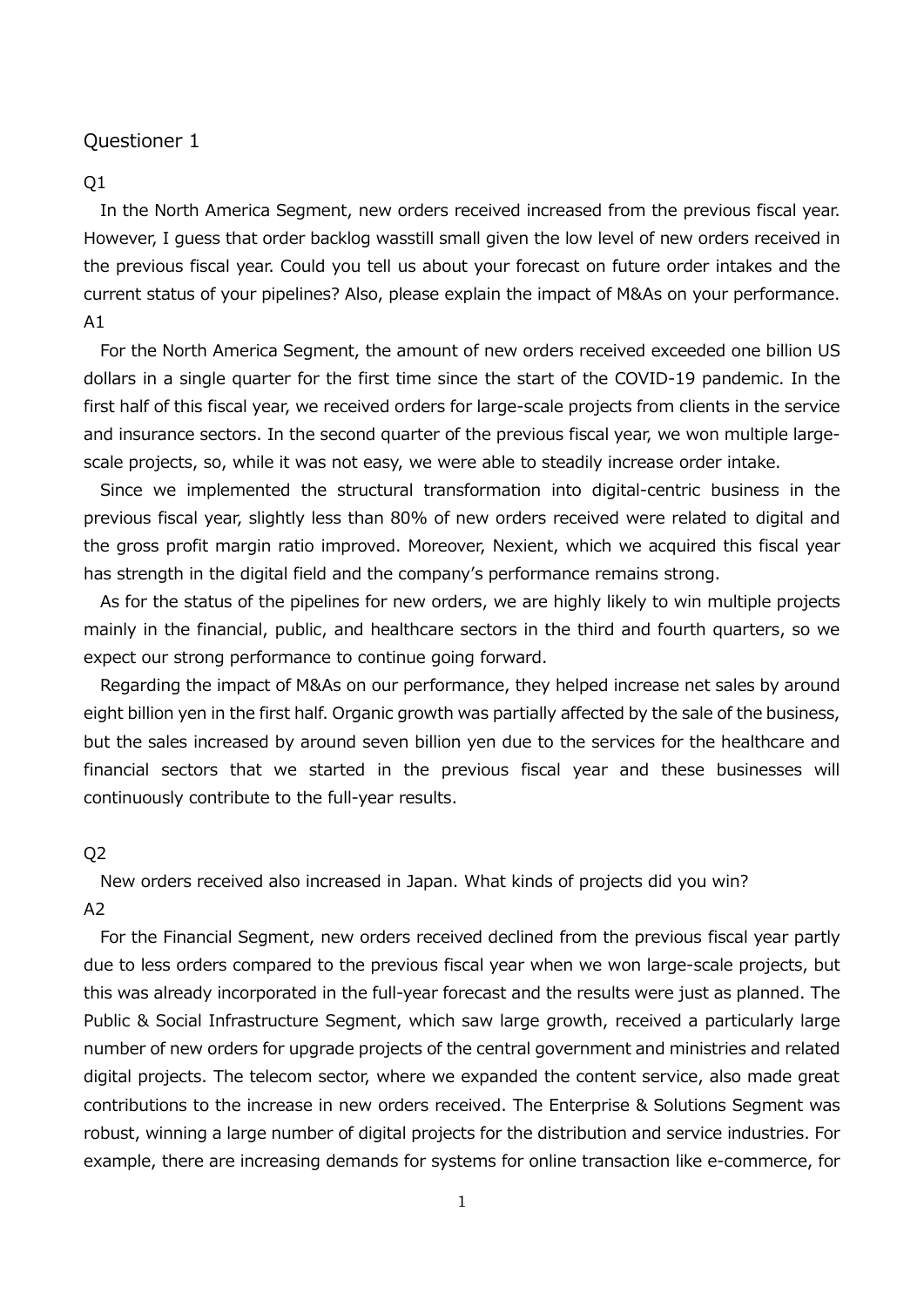the digitalization of logistics, warehouses, and production management, and for the unified management and analysis of customer information. For the manufacturing industry, the number of projects increased significantly, such as those related to IoT, clients' data analysis platforms, and analysis systems using AI. In addition, the SAP business is on an upward trend from the previous fiscal year.

## Q3

You revised the price of CAFIS in October last year. Am I correct in assuming that your net sales increased in the first half including the impact of the price revision? A3

The net sales in the first half of this fiscal year were almost the same as last year's. The impact of the price revision on the performance was already incorporated in our business plan.

# Q4

I heard that you would like to control unprofitable projects. Do you have any potentially risky projects?

# A4

We recorded a loss of 10.3 billion yen from unprofitable projects in the fiscal year ended March 31, 2020, while we were able to reduce losses to 1.4 billion yen in the previous fiscal year. In the first half of this fiscal year, we had a loss of 1.5 billion yen from unprofitable projects while we could firmly control them. We would like to continuously contain unprofitable projects in the second half.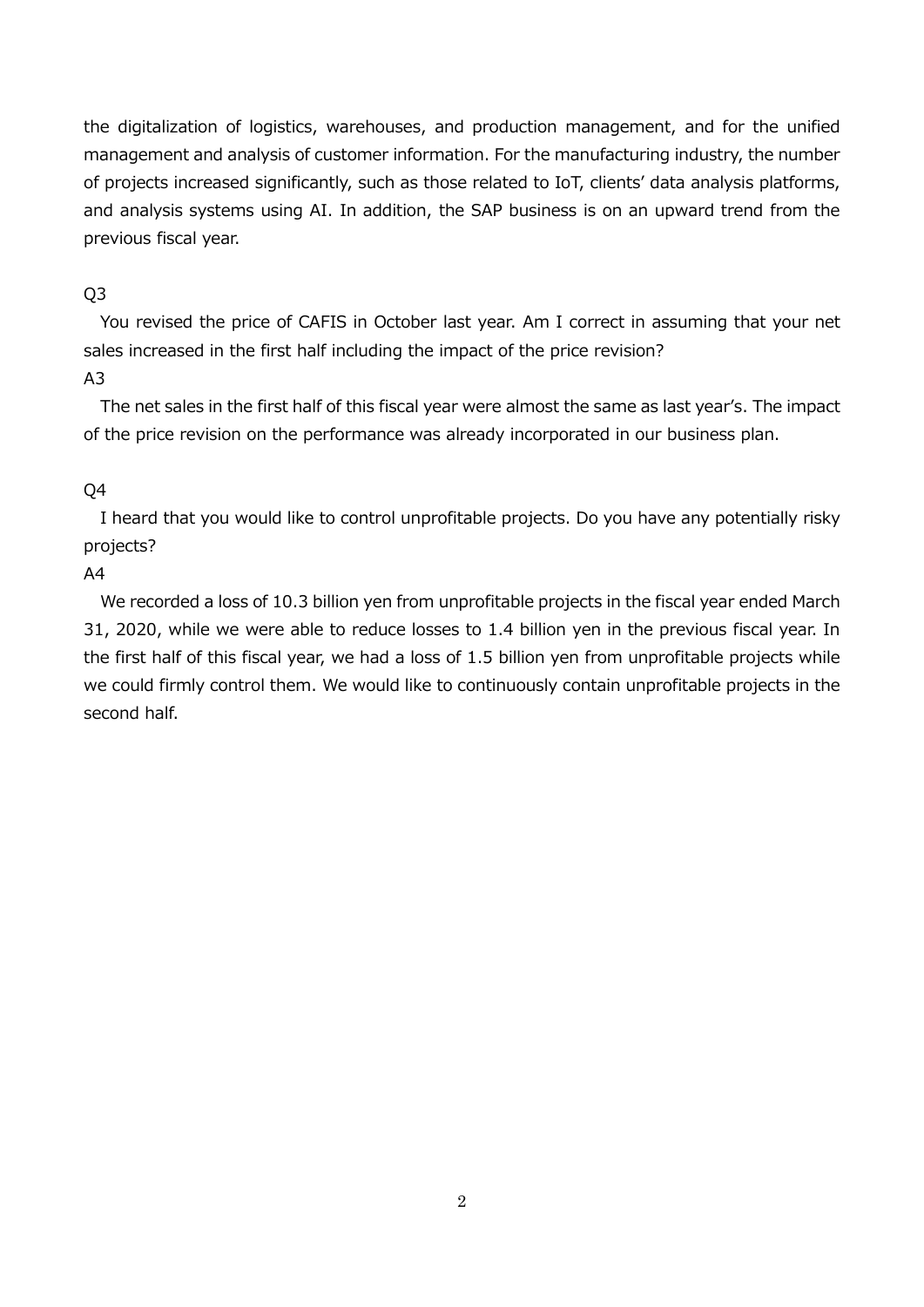#### Q1

Please explain the effects of the Structural Transformation implemented up until the previous fiscal year in the North America and EMEA & LATAM Segments, respectively. A1

The effects of the Structural Transformation in the first half were plus five billion yen in the EMEA & LATAM Segment. In the North America Segment, the Structural Transformation helped increase operating income by seven billion yen in the first half. We expect to see similar effects from the Structural Transformation in the second half, too.

### Q2

The EBITA margin in the EMEA & LATAM Segment was 4.6% in the first half, far exceeding the full-year forecast of 2.7%. I would like to know if you plan to spend additional money on the Structural Transformation and other activities in the second half.

### $A2$

At the beginning of the fiscal year, we planned to spend a total of 12 billion yen on brand integration and additional digital transformation measures―approximately six billion yen on the former and approximately six billion yen on the latter. In the first half, we spent approximately four billion yen in total. There will be no change to the full-year spending plan. Regarding the EBITA margin, the income increased by approximately 2.5 billion yen thanks to sales growth while the effects of the Structural Transformation were plus approximately five billion yen. In addition to these, there was an allowance expense for operating receivables due to a bankruptcy application by a client in LATAM as a temporary cost incurred in the previous year, which did not occur this fiscal year. In addition to, we had temporary income from the sale of the receivables in this fiscal year. For these reasons, the income growth in the first half looks high compared to the previous fiscal year.

### Q3

The other day, NTT DATA's parent company Nippon Telegraph and Telephone Corporation announced a review of its Mid-term Management Strategy, and the strategy included your company's KPI for the fiscal year 2023. What does this mean? The strategy's primary KPIs included a consulting business sales ratio of 25%. Does the plan aim to double the consulting business sales ratio that your company currently discloses?

# A3

We are currently discussing the issue in the next Mid-term Management Plan for the fiscal year 2022 to the fiscal year 2025. We will closely examine specific numerical targets and disclose them in the future.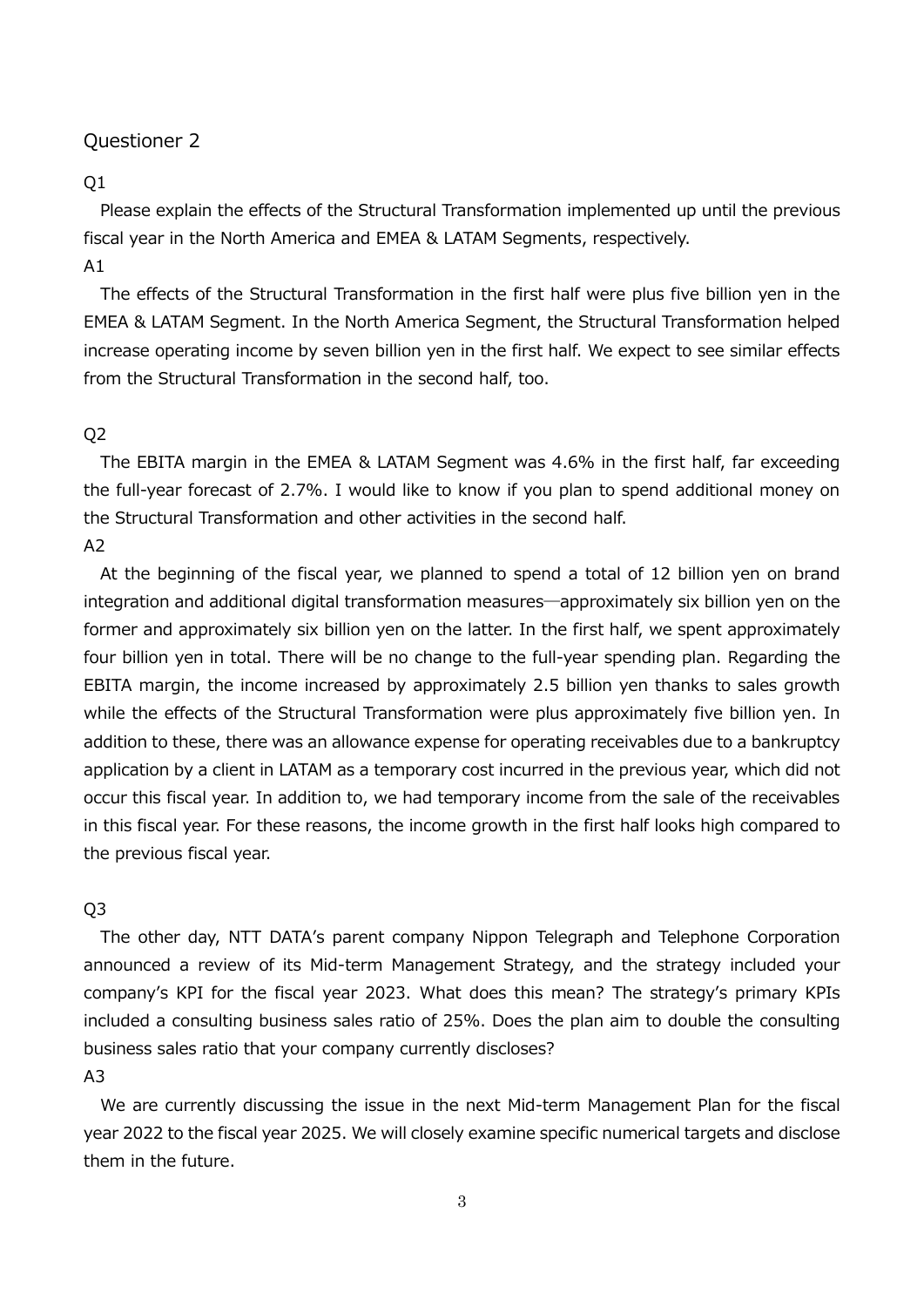#### $O<sub>1</sub>$

The operating income margin significantly improved from the previous fiscal year. Please explain factors for the growth of each segment, including whether there were temporary factors or not.

#### A1

For the Public & Social Infrastructure Segment, the cumulative second-quarter operating income margin reached 10.9%, up 0.5 percentage points from the previous fiscal year. There were no special events, while regional companies included in the consolidated accounting of the Public & Social Infrastructure Segment have been recovering this fiscal year from the impact of COVID-19 in the previous fiscal year, which contributed to the growth of the operating income margin.

The Financial Segment's cumulative second-quarter operating income margin was 9.5%, up 1.3 percentage points from the previous fiscal year. Our profitability has improved thanks to the accumulation of multiple projects, and there were no temporary factors.

As for the Enterprise & Solutions Segment, the cumulative second-quarter operating income margin rose 3.3 percentage points from the previous fiscal year to 11.5%. While the segment was affected by COVID-19 in the previous fiscal year, this fiscal year's strong order intake and sales have helped improve the operation rate. For that reason, the operating income margin increased.

For the North America and EMEA & LATAM Segments, the main reason for the improved operating income margin is the effects of the Structural Transformation including the improved operation rate. Also, especially in the EMEA & LATAM Segment, there was an allowance expense for operating receivables due to a bankruptcy application by a client in LATAM as a temporary cost incurred in the previous year, which did not occur this fiscal year. In addition to, we received temporary income from the sale of the receivables in this fiscal year. For these reasons, the year-on-year income growth rate looks high in the first half of this fiscal year.

#### Q2

I remember that you said at the beginning of this fiscal year that the effects of the Structural Transformation in the EMEA & LATAM Segment would be plus four billion yen this fiscal year, but you have already seen an effect of plus five billion yen in the first half. Therefore, have there been any changes to the full-year forecast?

### A2

At the beginning of this fiscal year, we explained that the Structural Transformation would have an effect of plus 40 billion yen. This forecast only includes the amount of foreseeable cost reductions, such as restructuring, and we already saw the effects of plus three billion yen in the

4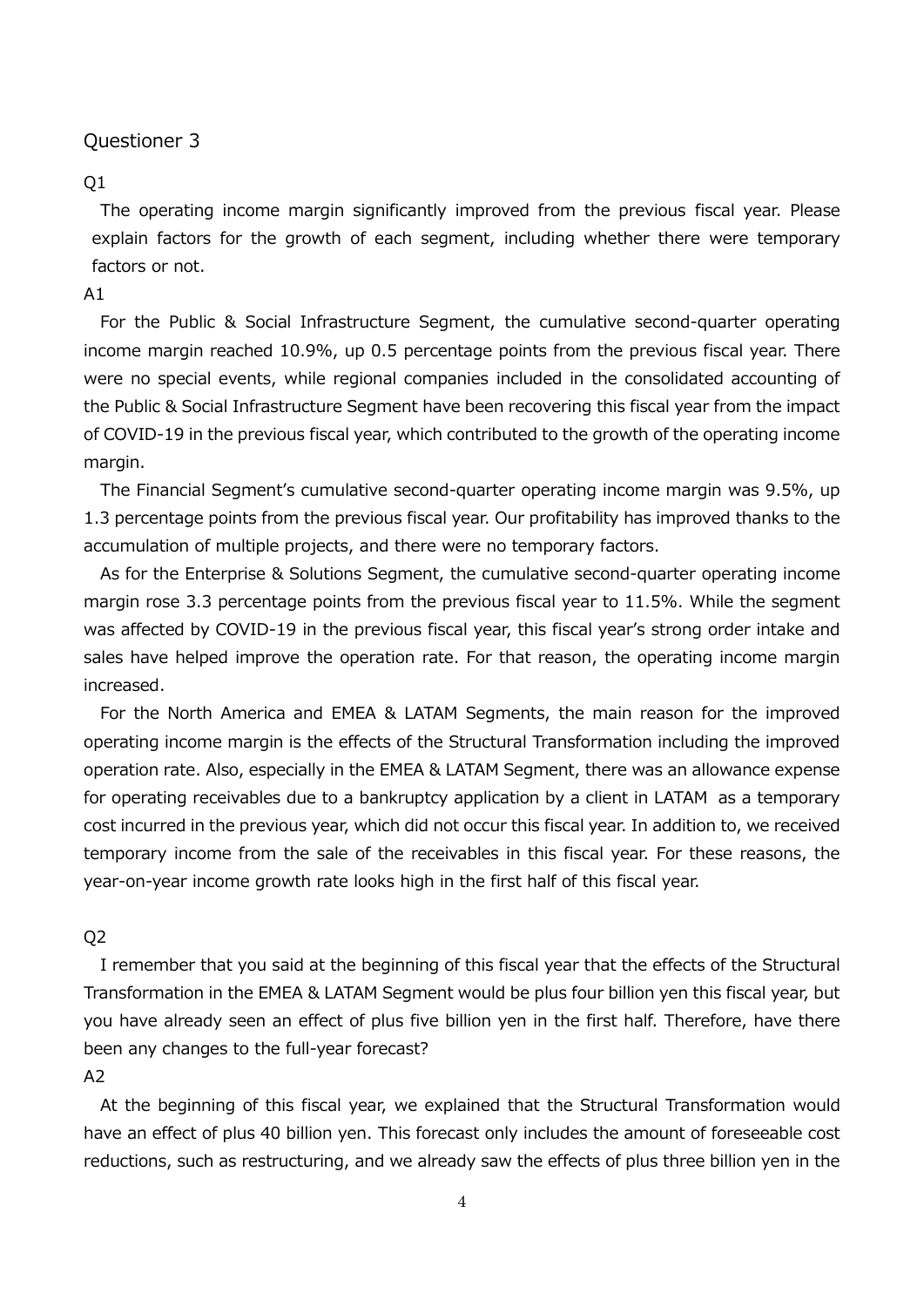previous fiscal year.

The effects of plus five billion yen in the first half that I explained earlier are from the Structural Transformation results that do not include the cost reductions by restructuring, such as the improved top-line revenue and enhanced profitability associated with the progress in digitalization. Since it is difficult to clearly distinguish between improvements in the operation rate from the effects of COVID-19 in the previous fiscal year and the effects of the Structural Transformation, the improved operation rate was included in this figure. The performance started to gradually recover from the impact of COVID-19 in the second half of the previous fiscal year, so we believe that there will be less effect from the improved operation rate in the second half than in the first half. For that reason, there is no change to the forecast we made at the beginning of the fiscal year.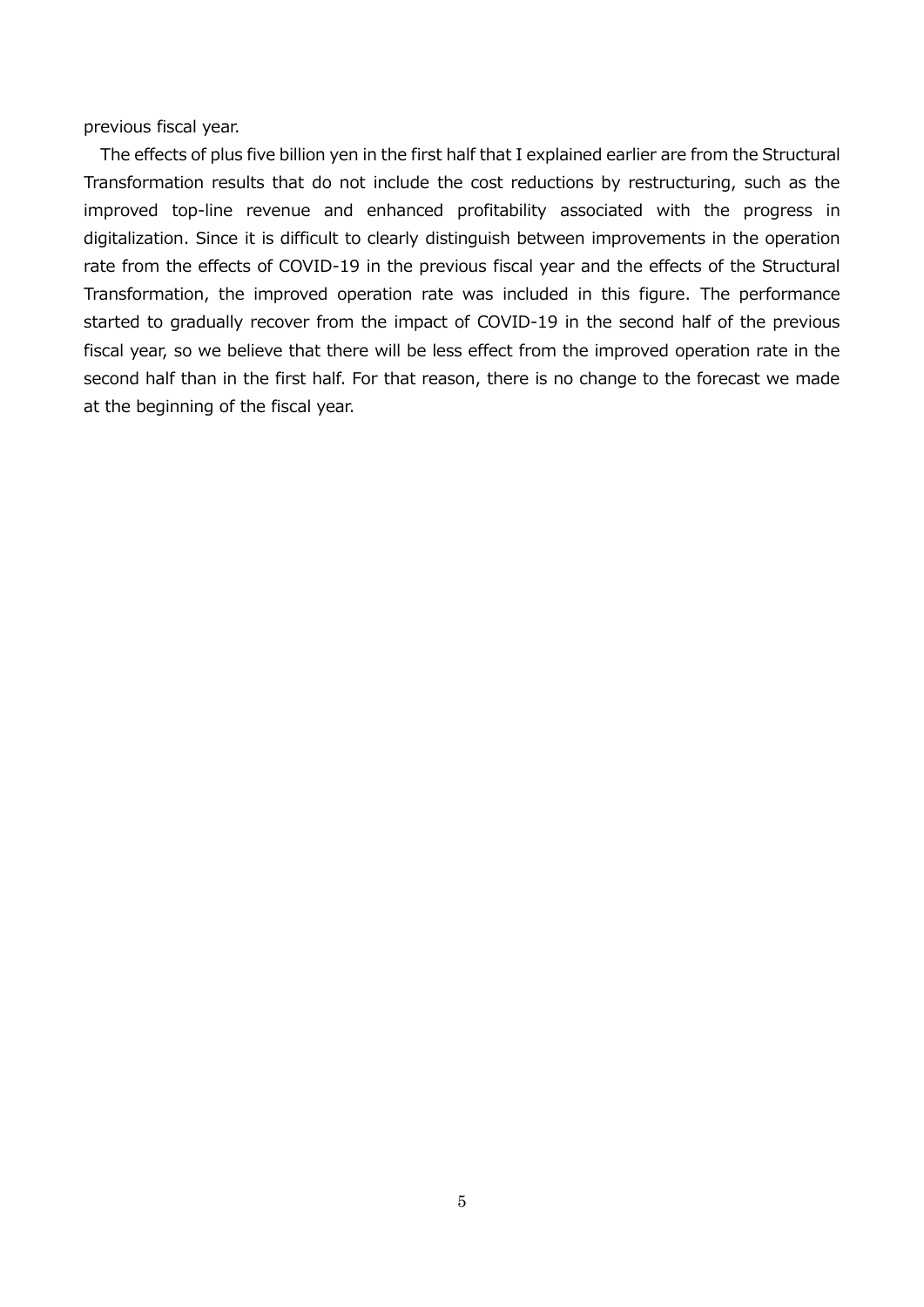# $O<sub>1</sub>$

You have mentioned the improved operation rate several times. To put it the other way around, it might mean that there will be no idle operations in the second half and after. In that case, will the current improvement slow down? Or will you take measures to address that, such as strengthening recruiting activities? Please explain your view on the tight operation rate?  $A1$ 

While the shortage of human resources in the IT service industry is a serious issue, we have the advantage of having approximately 40,000 employees and approximately 50,000 employees from nearly 160 business partner companies in Japan. So, deepening ties with our business partners is one way to address the issue. Currently, we recruit increasing number of new graduates as well as hiring more than 300 experienced employees a year. We are handling the issue with these multiple measures.

# Q2

In Japan, NTT DATA is a popular company to work for, so there will be no problem. However, your overseas performance has rapidly improved and the talent shortage is concerned. Will you be able to maintain capacities to keep sales growth rates of five to nine percent in the future? A2

The average market growth rate in Europe and the United States is three to five percent, and we want to aim for higher sales growth rates. However, competition over digital talent has been intensifying and labor costs are on an uptrend in Europe and the United States. We will work on the issue while paying close attention to these factors.

# Q3

Regarding the case of API on Page 15 of the Company Presentation, I would like to know why you implement it for free of charge. Is this a system under which you do not charge users but do charge providers fees?

# A3

NTT DATA has long provided various services by having financial institutions connect via ANSER and other systems, which is one of our strengths. The purpose of the service is to encourage fintech companies and local governments to use the API by making use of the strong connections with financial institutions. Basically, we will not charge for the use of API itself, but we are going to firmly support various services arising from it.

6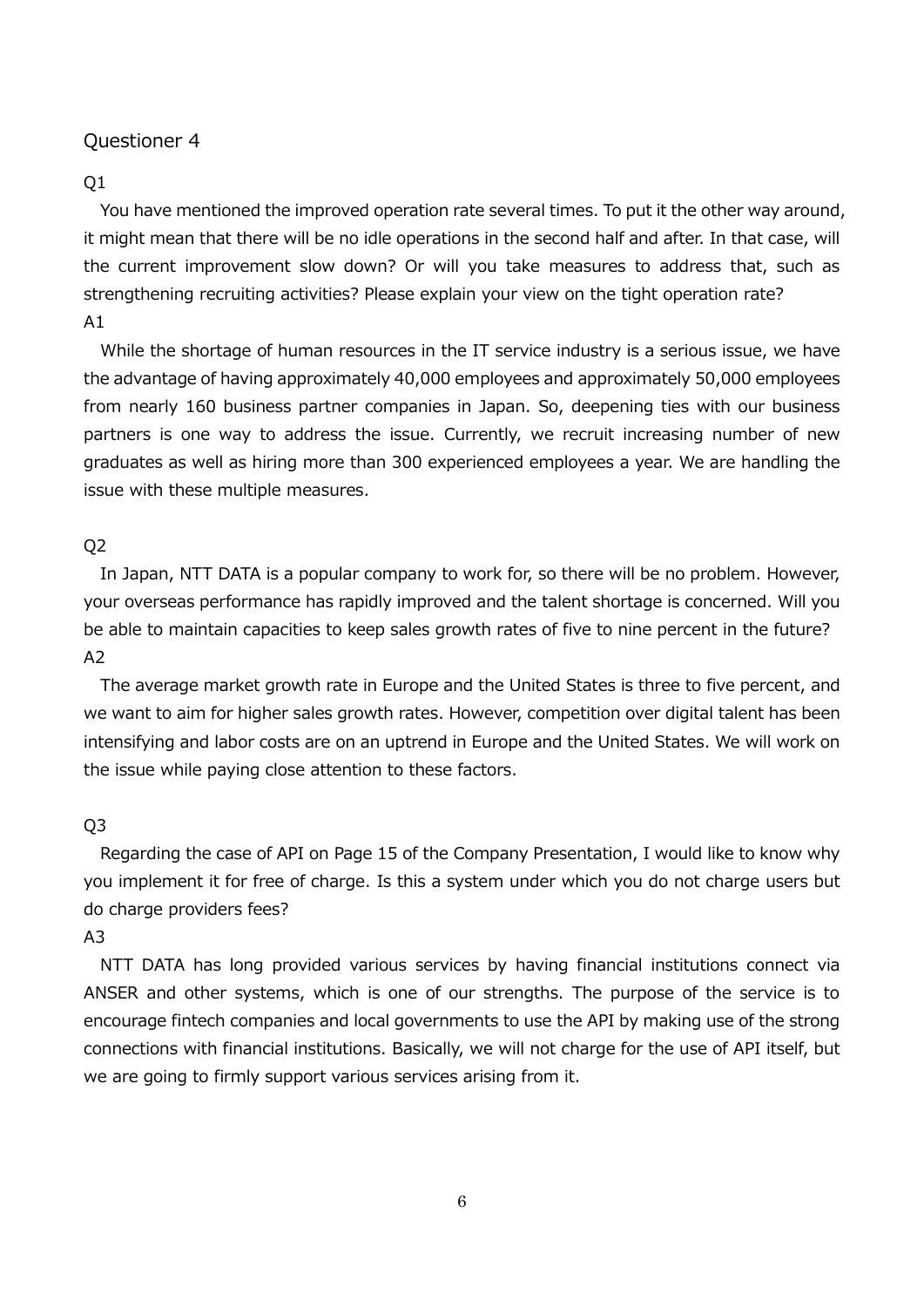# Q1

Please explain the Structural Transformation costs for the North America Segment and its effects as well as the status of growth investments.

# $A1$

In the North America Segment, we spent 16 billion yen on the Structural Transformation in the previous fiscal year, and we expect the effects of plus 15 billion yen this fiscal year.

As for growth investment, we plan to increase investment this fiscal year by three billion yen from the previous fiscal year. However, the spending in the first half is at the same level as the previous fiscal year and most of the increased amount is expected to be spent in the second half and after.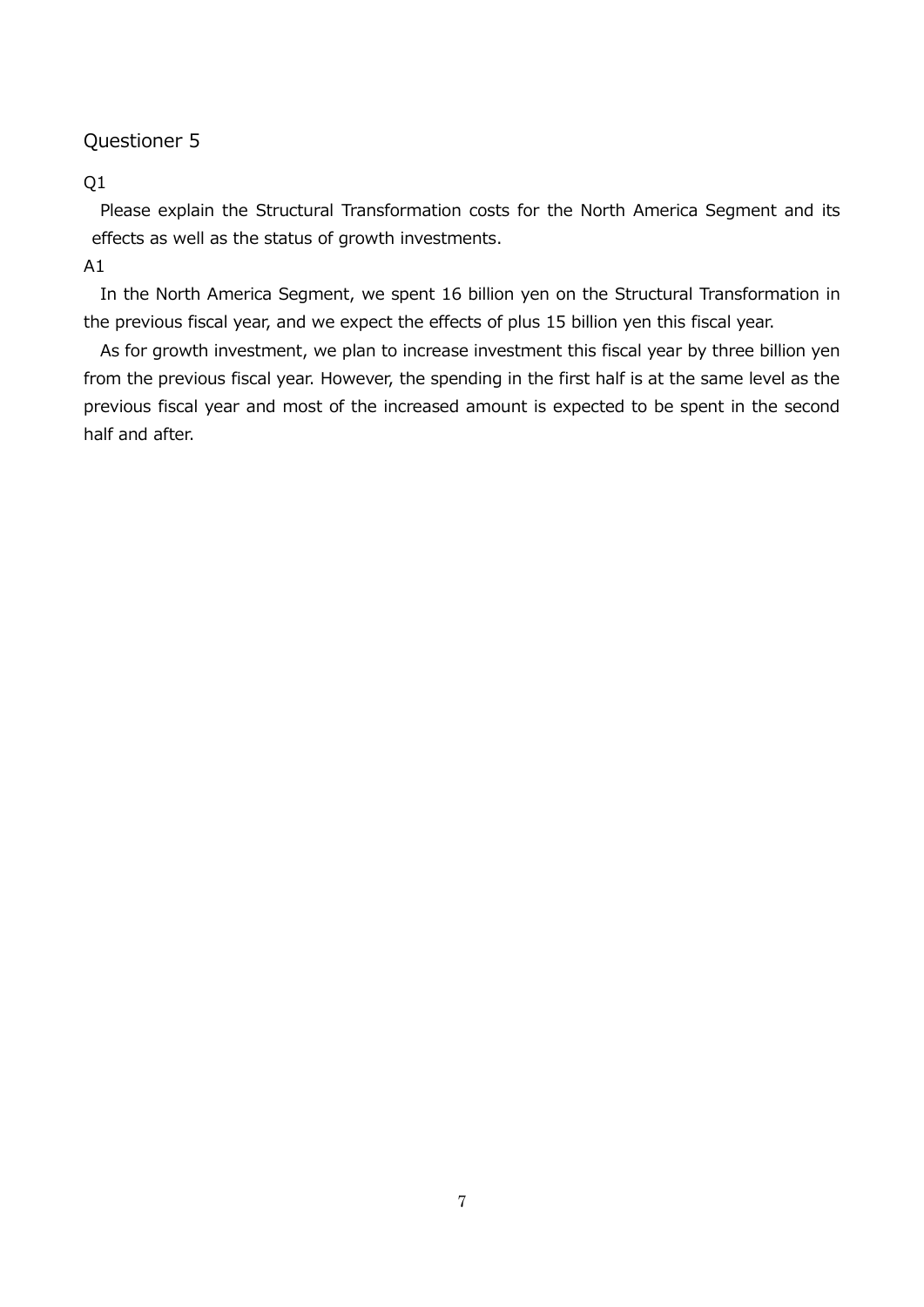#### Q1

I have the impression that the North America Segment's performance was not satisfactory, excluding the effects of large-scale projects and foreign exchange rates. Can you now expect stable growth without relying on large-scale projects?

# A1

As I mentioned previously, as for the North America Segment, we received new orders worth more than one billion US dollars in a single quarter for the first time since the COVID-19 pandemic occurred, and we recognize that the segment has recovered considerably. In the third quarter and after, we are highly likely to receive orders for several projects mainly in the financial, public, and healthcare sectors. So we expect the segment will remain strong.

### Q2

I think that the effects of the Structural Transformation for the North America Segment are calculated as plus four billion yen during the second quarter. If that is true, it seems to me that there was little effect from increased income associated with sales growth. Could you please explain this?

### $A2$

In projects we have received recently, the gross margin itself has been improving, but the competition for digital talent is quite fierce. So, the increase in labor costs, including recruiting costs, worked slightly negatively. We are now considering measures to improve the situation, such as how to get new recruits ready for work as quickly as possible.

### Q3

New orders received in the EMEA & LATAM Segment were strong. Please explain the details of each region. Europe has seen an increase in COVID-19 cases. Has it had any impact? A3

In the EMEA & LATAM Segment, new orders received were strong in all major countries. In Spain, the business for the financial sector was quite solid in the first half. In Germany, the business for the auto, telecom, and media industries went well. In Italy, we have strength in digital projects for the financial, telecom, and utility sectors and our business has been robust in the country since the previous fiscal year. In the United Kingdom, the business has been stagnant for a while, but we started to receive many orders for digital projects of telecom and media companies.

The number of COVID-19 cases is increasing in Germany, and there are some concerns. However, the situation is different from last year. The Structural Transformation into the digitalcentric business have firmly produced results.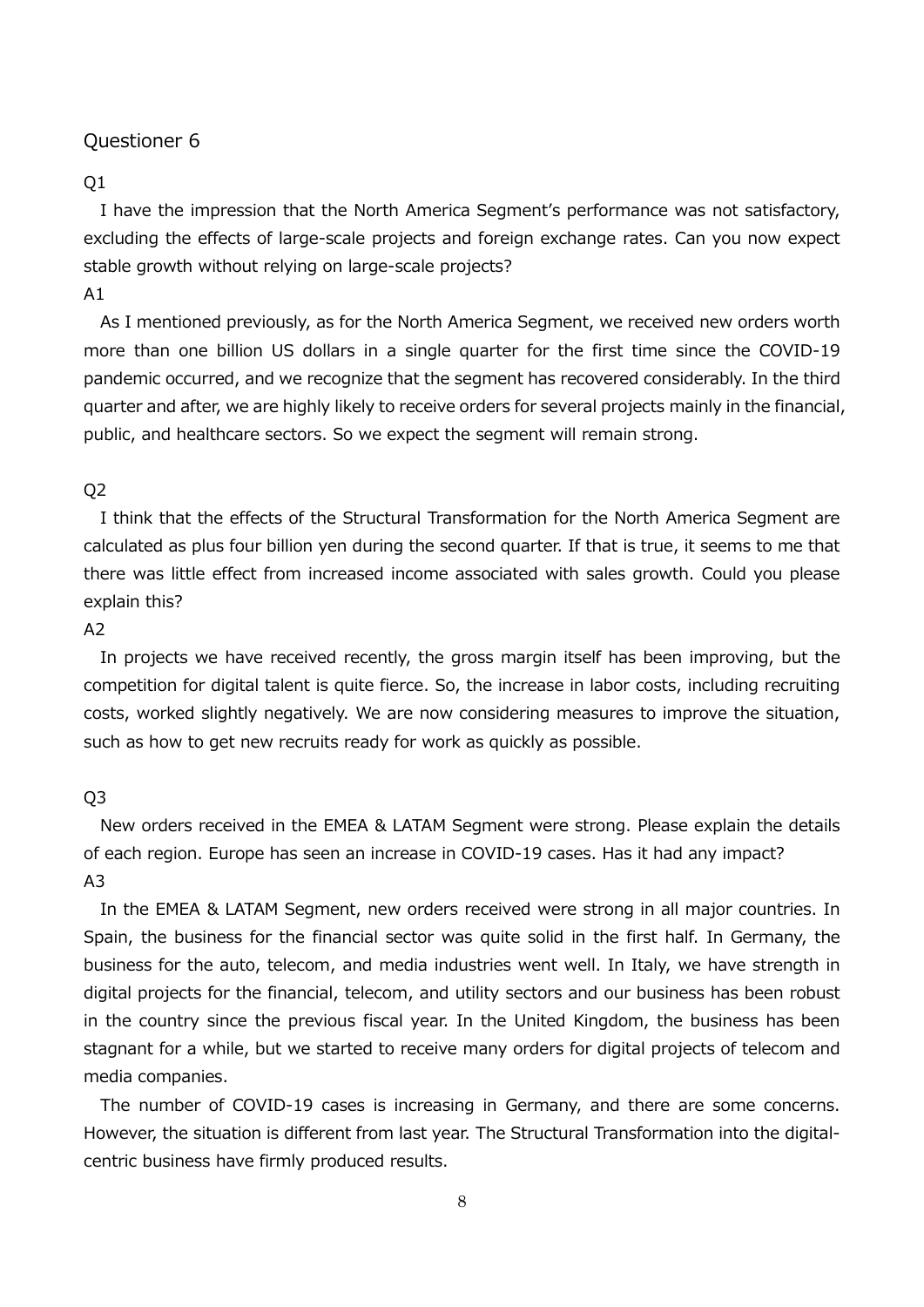#### Q1

In the first half, your operating income increased by more than 40 billion yen from the previous fiscal year. How much did the results exceed your plan? Please explain upside and downside risk factors throughout the year.

## $A1$

The operating income progress rate against the full-year forecast was steady at over 60%, which far exceeds our expectations. In the first half, the stronger-than-expected sales led to an increase in gross margins, while sales operations such as proposals were relatively reduced due to the greater-than-expected order intake, resulting in the ratio of selling, general and administrative expenses decreasing below normal levels. In addition, the concentration of temporary income led to better progress than expected. In the second half, sales are not expected to grow as much as they did in the first half. Also, sales operations will return to normal levels, and we will not receive any temporary income. For these reasons, we do not expect as much year-on-year income growth as in the first half.

Conversely, we expect additional costs for the integration of business companies and additional measures in the EMEA & LATAM Segment, but we believe we will be able to absorb the cost increase. In the previous fiscal year, there were costs for the Structural Transformation in the North America Segment and for impairment losses related to the review on part of the business that occurred in the fourth quarter of FY2020, but these costs do not occur this fiscal year. For the reason, we expect it is possible to secure as much operating income as in the first half. However, given that we received temporary income in the first half, we do not think that the current momentum will continue in the second half. Globally, there are uncertainties, such as the recent business conditions, semiconductor shortages, and rising crude oil prices, so we think it is necessary to carefully examine the investment motivations of our clients. We would like you to understand that we have left the full-year forecast unchanged with the situation of additional measures in mind.

#### Q2

Please explain the possibility of selling businesses and how to proceed with the Structural Transformation in the North America Segment.

## A2

For the North America Segment, we have conducted the planned sale of non-core, non-digital businesses this fiscal year, and we expect a sales decline of approximately 20 billion yen a year. From here on, we will strengthen digital and consulting businesses. Currently, slightly less than 80% of new orders received are related to digital businesses and the gross profit margin ratio has also improved. By industry, we are strong in the public, finance/insurance, healthcare, and

9